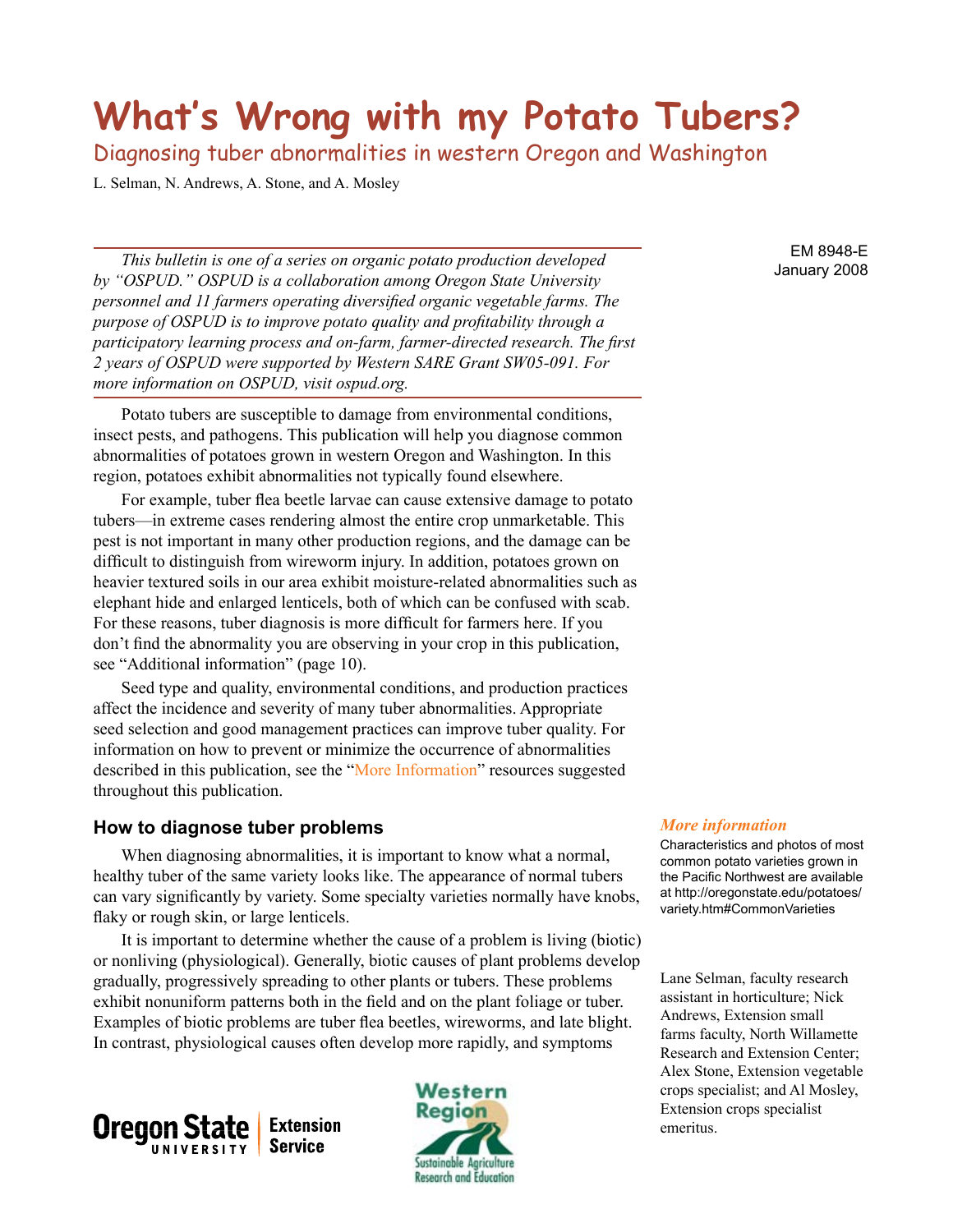exhibit more uniform patterns. Examples of physiological tuber problems are cracking, hollow heart, and elephant hide.

Diagnosis of plant problems during the season provides some insight into likely causes of tuber damage. For example, tuber flea beetle foliar damage is an indication of possible tuber flea beetle damage in the tubers from that field. If foliage dies from late blight, the tubers in that field are at increased risk for tuber late blight. Foliar damage monitoring, diagnostics, and record-keeping can help you diagnose tuber damage.

Use this publication as a first step in identifying abnormalities. If you cannot make a diagnosis after consulting this publication and the recommended resources, submit a tuber sample to your plant pest diagnostic clinic or local Extension agent for diagnosis. Clinic contact information is available on page 10.

# **Insects**

#### **Flea beetles**

- *Organism:* Several species of flea beetles can be found on potato vines, but the tuber flea beetle (*Epitrix tuberis*) is the most common species that damages tubers in the Pacific Northwest (Figure 1). Flea beetle adults are about 1 ⁄16" long and jump relatively large distances when disturbed. Tuber flea beetles are common pests of potatoes and other Solanaceous crops in western Oregon.
- *Symptoms:* Adults feed on the foliage, giving leaves a characteristic shot-hole appearance (Figure 2). Eggs are laid near plant stems, and larvae feed on tubers. Flea beetle larvae generally cause thin tracks on the surface of tubers and do not burrow deep into the flesh (Figure 3). Damage often is worse at the edge of a field since adults migrate in from field margins. Damage also progresses during the season as larvae grow and feeding intensifies.

#### *More information*

Flea beetle identification, life history, monitoring, and management strategies are described in *Flea Beetle Pest Management for Organic Potatoes* (EM 8947-E), a companion publication in this series.

See also *Pacific Northwest Insect Management Handbook*. http://pnwpest.org/pnw/insects



Figure 1. Tuber flea beetle adult.



Figure 2. Flea beetle leaf damage.



Figure 3. Flea beetle tracks.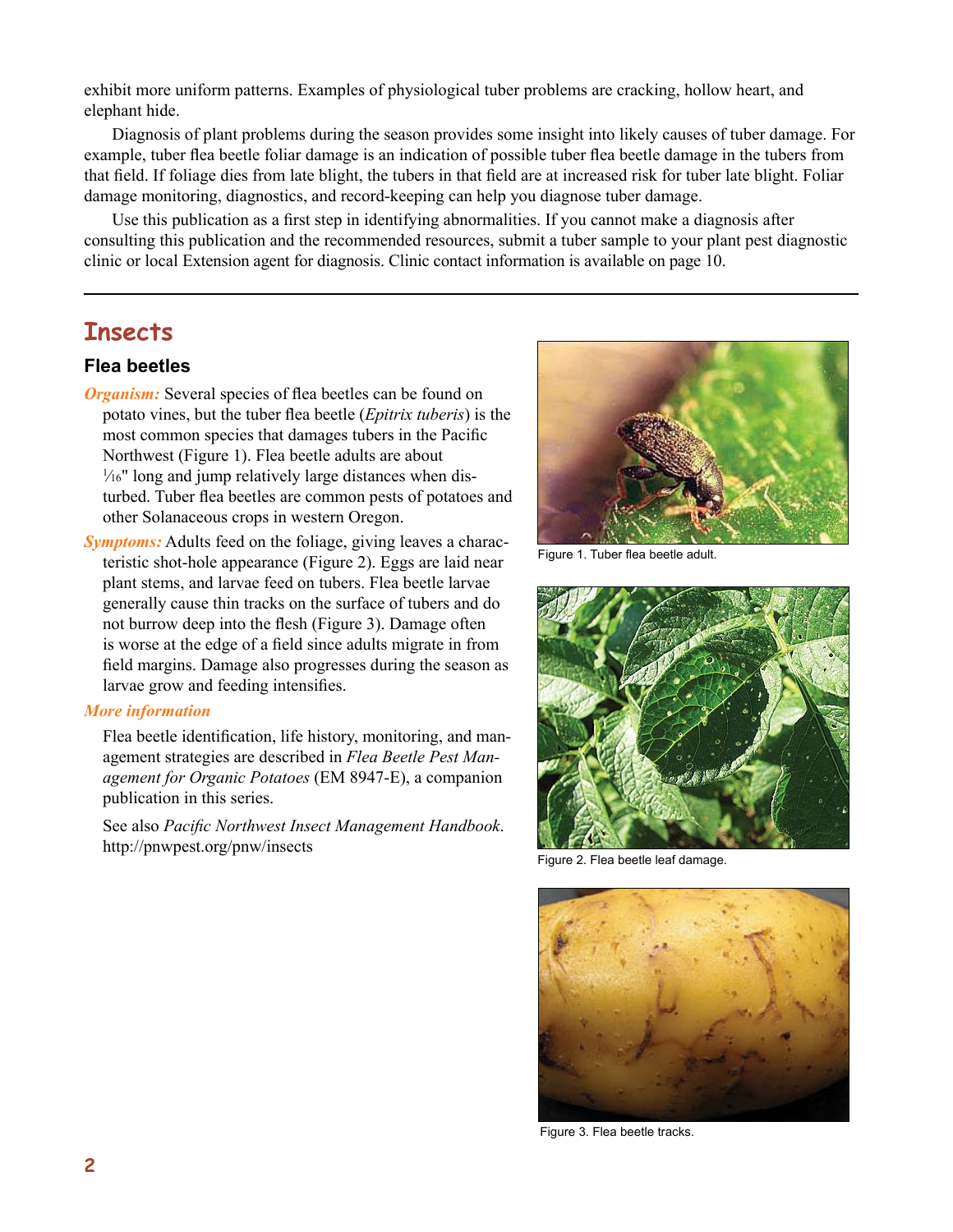#### **Wireworms**

*Organism:* Wireworms are the larval stage of "click" beetles in the family Elateridae. Several species can damage potato tubers in western Oregon. *Limonius* species—i.e., the Pacific Coast wireworm (*L. californicus*) and the sugar beet wireworm (*L. canus*)—are often important in this area. In 2006, invasive European wireworm species (*Agriotes* spp.) were found at several sites in the Portland area. These introduced species have been moving south from British Columbia and may become more important over time.

Adult "click" beetles have a slender, black body about  $\frac{1}{3}$  to  $\frac{3}{4}$ " long (8–20 mm) (Figure 4). Larvae are about  $\frac{1}{16}$ " long after hatching and  $1\frac{1}{2}$ " long or more at maturity (2 mm– 4 cm). They are slender and shiny yellow to light brown with a hard cuticle and three pairs of small legs near the head (Figure 5). Larvae live from 2 to 5 years in the soil.

*Symptoms:* Tuber damage is caused by wireworm larvae. Damaged tubers appear in irregular patterns in the field, depending on the distribution of larvae. Wireworms tunnel into tubers, producing holes about 3 mm in diameter (Figures 6 and 7). The tunnels can be fairly shallow or extend through the entire tuber.

#### *More information*

*Pacific Northwest Insect Management Handbook*. http://pnwpest.org/pnw/insects



Figure 4. Wireworm adult.



Figure 5. Wireworm larvae.





Figure 6. Wireworm holes in tuber. The state of the state of Figure 7. Wireworm holes, interior view.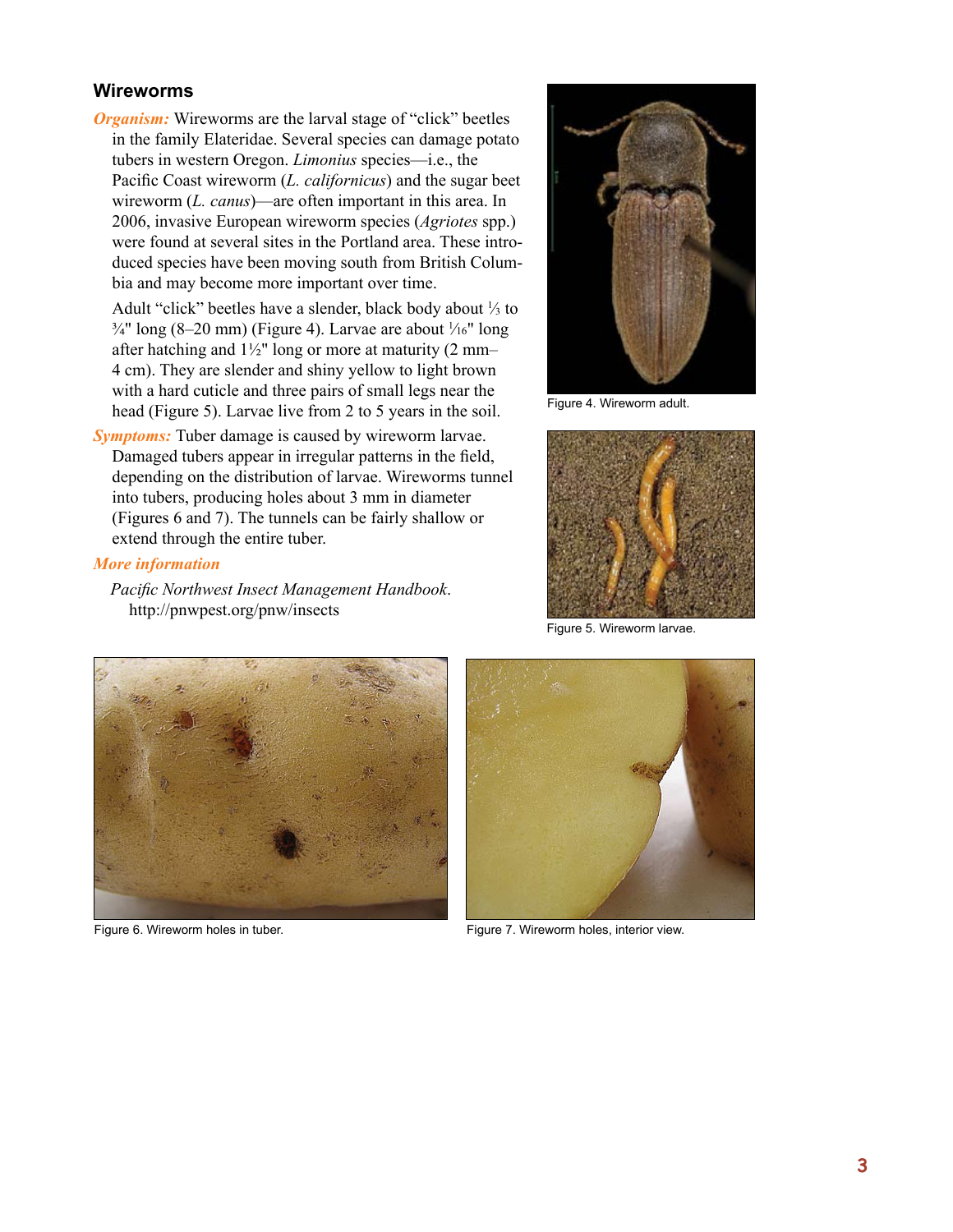# **Diseases**

# **Early blight**

*Organism:* Early blight is caused by the fungus *Alternaria solani*.

## *Symptoms*

- *Foliar:* Early blight often develops on aging or nitrogendeficient vines. On leaves and stems, the lesions first appear as small black or brown spots 1 to 2 mm in diameter (Figure 8). As lesions develop, they form concentric black and brown rings ("target spot") with yellow halos. The lesions typically are bordered by leaf veins (Figure 9).
- *Tuber:* Tuber damage is less common than leaf infection, but can develop over time in storage. Tuber lesions begin as sunken brown or black spots that penetrate the flesh of the tuber, developing into dry, brown, corky tissue (Figures 10–12).

#### *More information*

Michigan State University Extension Bulletin E-2991. http://www.potatodiseases.org/pdf/early-blight-bulletin.pdf



Figure 8. Early blight—early stage.



Figure 9. Early blight lesions.





Figure 10. Early blight on tuber. The state of the state of the Figure 11. Early blight on tuber.



Figure 12. Early blight on tubers.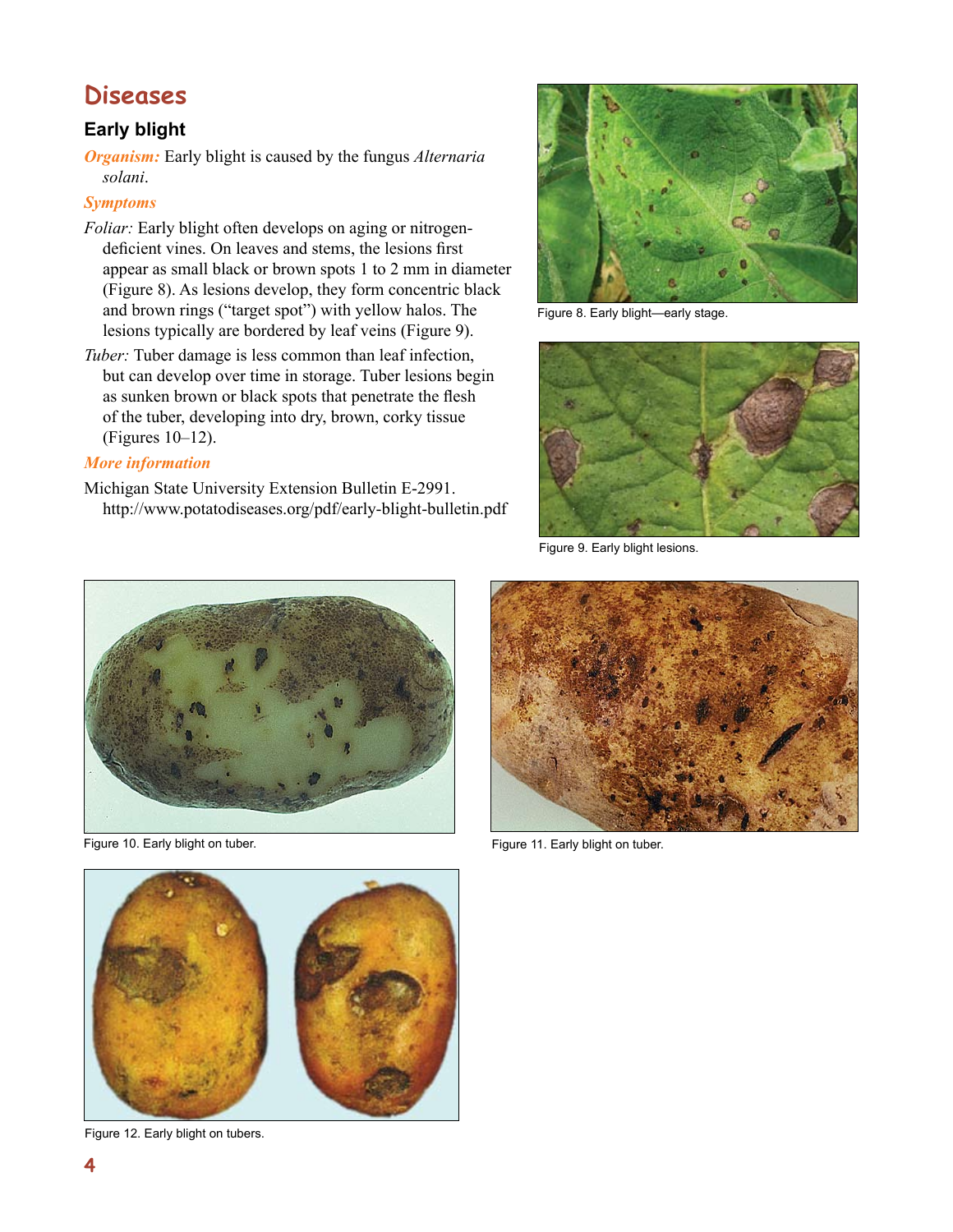# **Late blight**

*Organism:* Late blight is caused by the funguslike organism *Phytophthora infestans.*

#### *Symptoms*

*Foliar:* Late blight appears on leaves as pale green, water-soaked spots surrounded by a yellowish-green border (Figure 13). Lesions, which are not delimited by leaf veins, become dark brown to purplish-black. During periods of high humidity and leaf wetness (for example, early in the morning), a cottony, white mold usually is visible on the edge of lesions on lower leaf surfaces. Infected stems are brown to black (Figure 14), and entire vines may be killed rapidly under cool, wet conditions.

*Tuber:* Late blight appears as a copper-brown dry rot in tuber tissue. On the surface, the rot is brown, dry, and sunken. Beneath the skin, decay is granular and copper-brown (Figure 15). Late blight tuber infection frequently is followed by other invasive organisms, especially soft rot bacteria.



Figure 13. Late blight lesions on leaf.

#### *More information*

*Late Blight Management for Organic Potatoes*, a companion publication in this series (forthcoming), will provide information on late blight biology, monitoring, and organic management.

See also *Managing Late Blight on Irrigated Potatoes in the Pacific Northwest* (PNW 555) http://info.ag.uidaho.edu/pdf/ PNW/PNW0555.pdf



Figure 14. Late blight lesions on leaf and stem. Figure 15. Late blight on tubers.

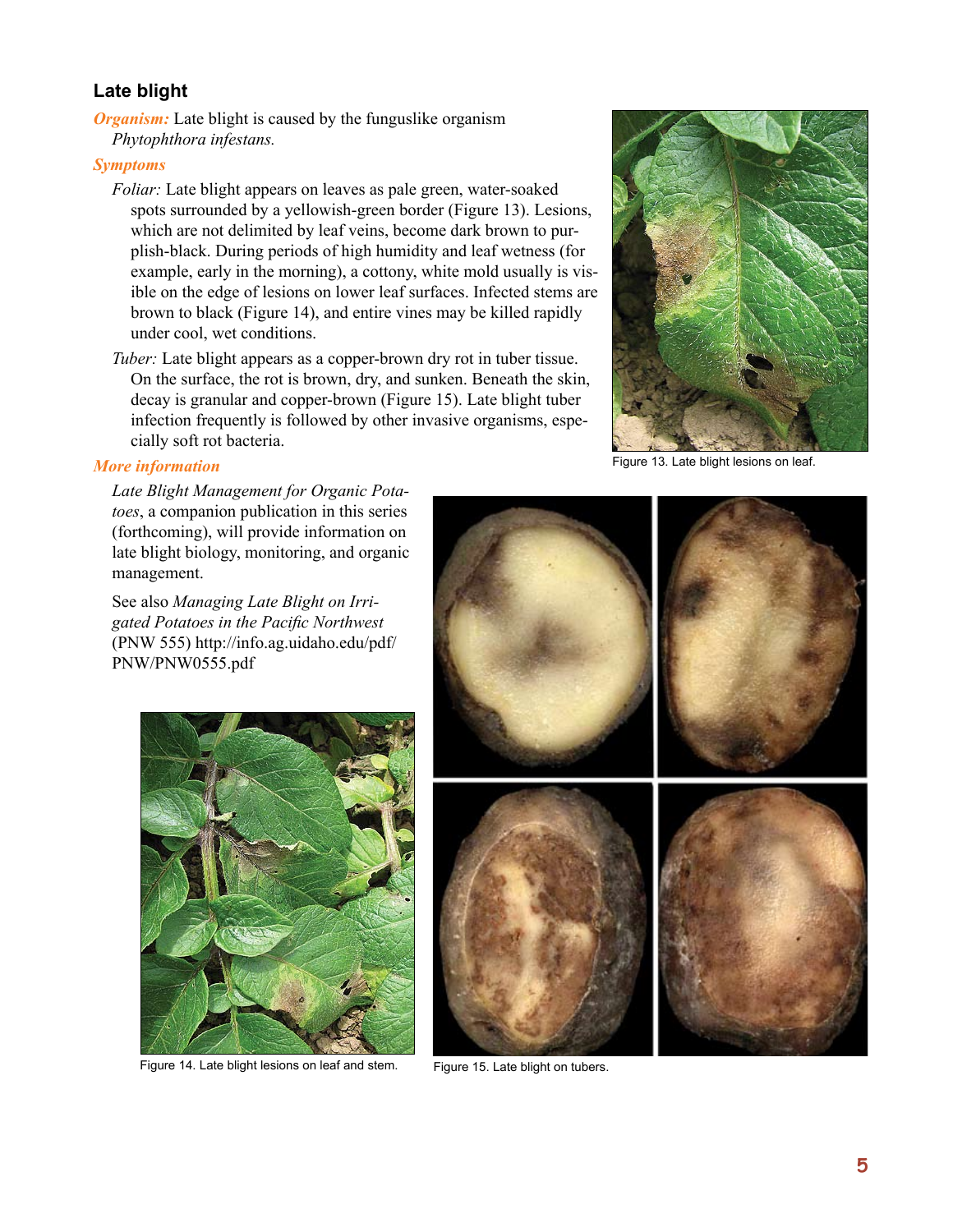# **Fusarium dry rot**

- *Organism:* Dry rot is caused by several Fusarium species, including *F. sambucinum, F. solani,* and *F. avenaceum*.
- *Symptoms:* Dry rot pathogens typically gain entry to tubers when tubers are damaged during harvest or storage. Infections start as small, brown discolorations at a bruise or other wound. Fusarium dry rot is easily identified in storage by the dry, crumbly decay of the tuber and the presence of reddish, white, yellow, or tan fungal mycelium (Figures 16 and 17). Dry rot may be associated with wet *Erwinia* (soft rot) bacterial infections.



Figure 16. Fusarium.



Figure 17. Fusarium.

#### *More information*

See also *Fusarium Dry Rot.* Michigan State University Extension bulletin E-2992. http://www.potatodiseases.org/pdf/fusarium-dry-rot-bulletin.pdf

# **Black scurf**

*Organism:* Black scurf is caused by the fungus *Rhizoctonia solani.*

#### *Symptoms*

- *Tuber:* Black scurf appears as brown or black, durable, raised masses on the surface of the tuber (Figure 18). These masses are the resting structures of the pathogen, called "sclerotia." The sclerotia may look like small clumps of soil, but, unlike soil, they are very difficult to remove. Rhizoctonia often is described as "the dirt that won't wash off."
- *Foliar:* This pathogen causes another disease, Rhizoctonia stem canker, which affects potato sprouts as they begin to grow from the seed piece through the soil. For diagnostics and management of this disease, refer to the MSU publication listed below.

#### *More information*

*Rhizoctonia Stem Canker and Black Scurf of Potato*. Michigan State University Extension bulletin E-2994. http://www.potatodiseases.org/ pdf/rhizoctonia-bulletin.pdf



Figure 18. Black scurf.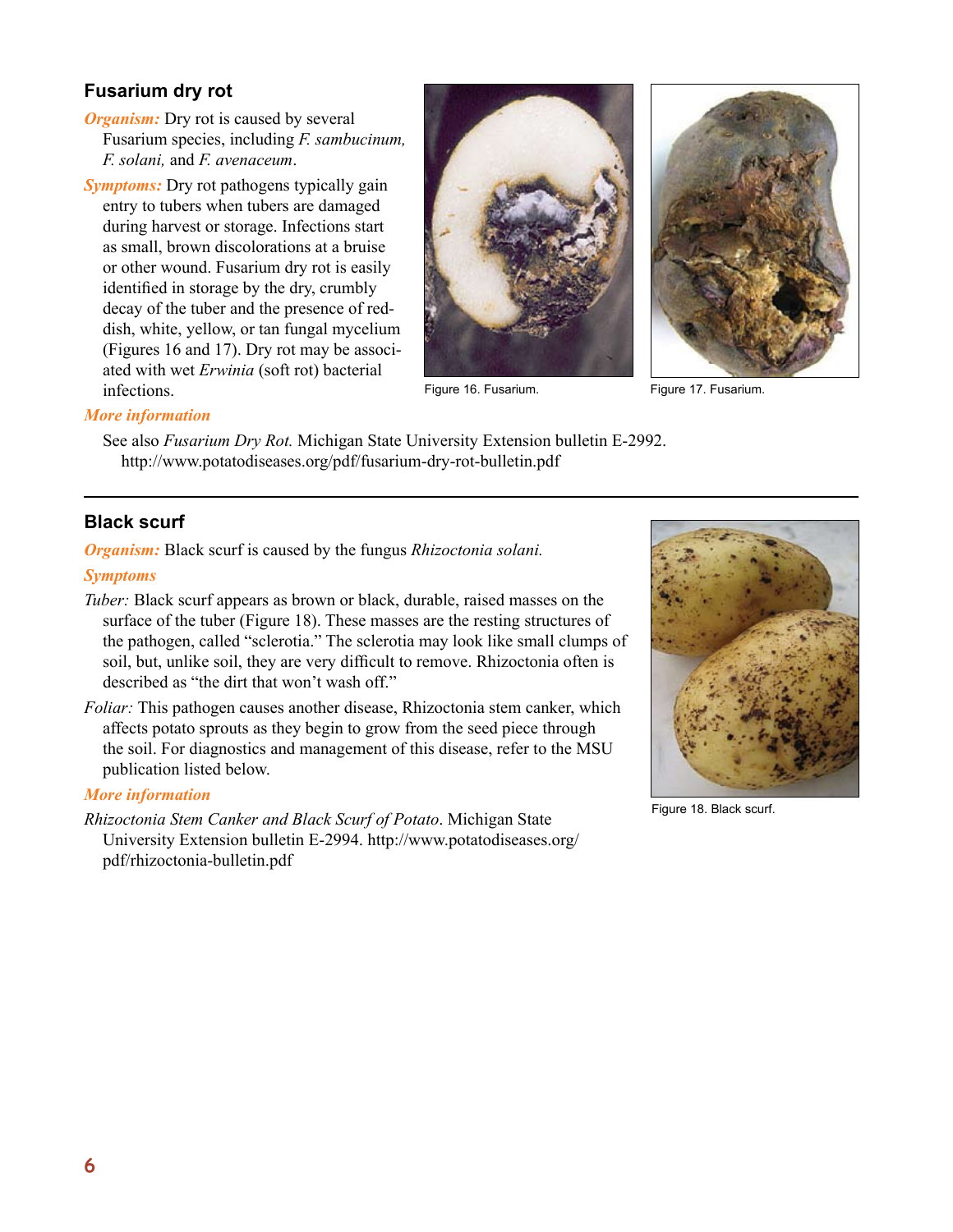# **Silver scurf**

*Organism:* Silver scurf is caused by *Helminthosporium solani*.

*Symptoms:* When infection occurs in the field, silver scurf appears as silvery irregular lesions, or as a silvery "sheen" on smooth-skinned potatoes (Figure 19). The silvery appearance is more visible on wet tubers. Silver scurf also can spread and infect tubers in storage; storage lesions typically are smaller and individual (Figure 20).

*More information: Silver Scurf Management in Potatoes*. PNW 596. http://extension.oregonstate.edu/catalog/pdf/pnw/pnw596.pdf





Figure 19. Silver scurf. Figure 20. Silver scurf lesions from infection during storage.

# **Common scab**

*Organism:* Scab is caused by *Streptomyces scabies,* a funguslike bacterium.

*Symptoms:* Scab appears on tubers as corky-appearing surface lesions (Figure 21), raised lesions (Figure 22), or pitted lesions (not shown; see the MSU publication listed below). Sometimes scab lesions are difficult to distinguish from russeting and elephant hide.

#### *More information*

Michigan State University Extension bulletin E-2990. http://www.potatodiseases.org/pdf/common-potato-scab-bulletin.pdf



Figure 21. Surface scab lesions on yellow variety. Figure 22. Raised scab lesions on red variety.

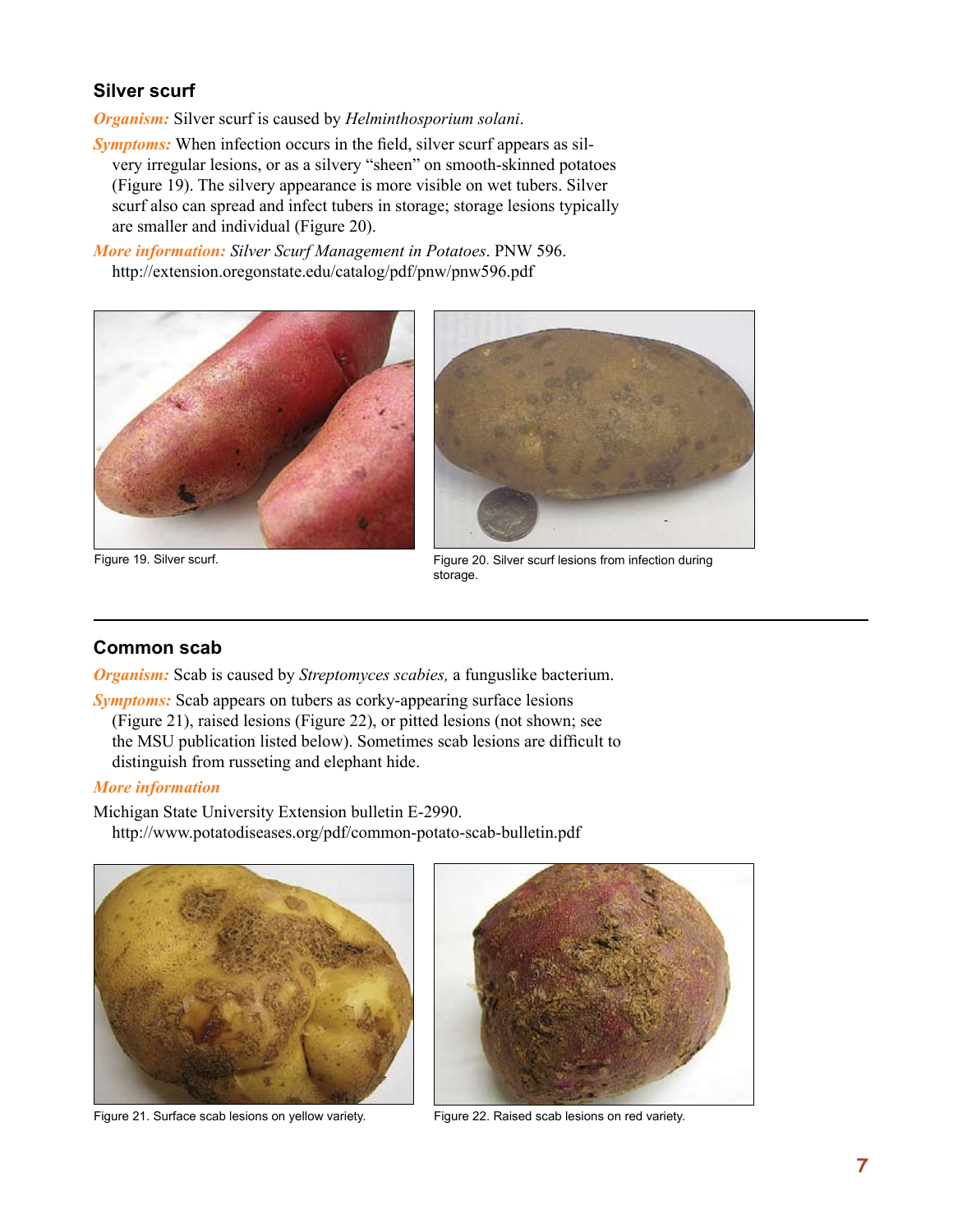# **Physiological Disorders**

# **Growth cracks and secondary growth**

Tuber cracking (Figure 23) occurs when the potato splits while still growing. These cracks generally start at the bud or apical end of the potato and extend lengthwise. Unlike cracks from mechanical injury, growth cracks typically are well-healed with intact skins. Secondary growth (Figure 24) refers to knobs that grow from lateral buds.

*Cause:* Both of these physiological problems are related to fluctuations in soil moisture and rapid, uneven uptake of water. Dry periods or periods of high temperature followed by rain can also cause growth malformations.

Maintaining proper soil moisture during the season can reduce the incidence of growth problems. This is especially important during the bulking stage, when plants are large and tubers are expanding rapidly.

#### *More information*

http://www.panhandle.unl.edu/potato/html/cracking.htm http://www.panhandle.unl.edu/potato/html/ deformations.htm



Figure 23. Growth cracks with elephant hide.



Figure. 24. Secondary growth.

#### **Hollow heart**

Hollow heart (Figure 25, with growth cracks) is a discolored lens- or star-shaped cavity found in the center of an otherwise healthy tuber.

*Cause:* Hollow heart is associated with rapid tuber growth after cool temperatures and moisture stress (too much or too little water). Large tubers usually, but not always, are more susceptible than small tubers.

#### *More information*

http://www.panhandle.unl.edu/potato/html/ hollow\_heart.htm



Figure 25. Hollow heart.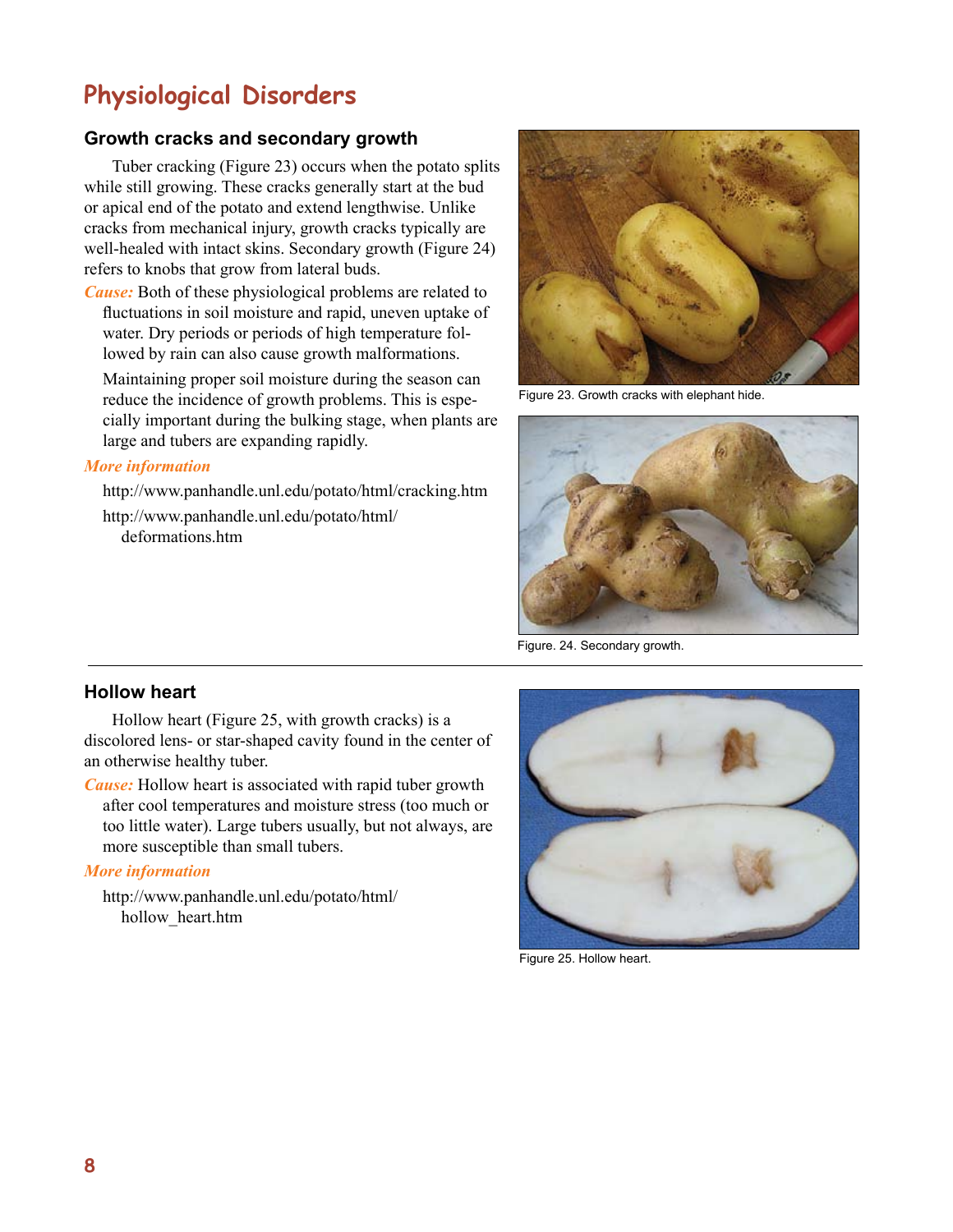#### **Elephant hide**

A rough, irregular surface of the tuber skin is referred to as elephant or alligator hide (Figure 26). The disorder is shallow and appears scaly or crackled.

*Cause:* The primary cause of this condition is unknown, but contributing factors may include high temperature, variety, high soil organic matter content, and excessive soil moisture and fertilization. Some researchers speculate that elephant hide is caused by uneven growth of the tuber.



Figure 26. Elephant hide.

#### **Enlarged lenticels**

Lenticels are openings (ruptured stomates from tuber skin expansion) on the potato that allow for air exchange. They can become enlarged when exposed to waterlogged soils or prolonged wet conditions. Enlarged lenticels look like small, white bumps on the surface of the tuber (Figure 27).

*Cause:* Oxygen availability drops in saturated soils or when tuber surfaces remain wet for extended periods of time in storage; in response, lenticels open and become enlarged. This disorder is not merely superficial, as it increases susceptibility to the entry of disease organisms, especially soft rot.

#### *More information*

http://www.panhandle.unl.edu/potato/html/ swollen\_lenicels.htm



Figure 27. Enlarged lenticels.

## **Greening**

A green hue on the tuber surface is referred to as "greening" and indicates the accumulation of chlorophyll (Figure 28).

*Cause:* Potato tuber exposure to light in the field causes the formation of a green pigmentation on the potato. This occurs when sunlight directly contacts tubers growing at or near the soil surface or reaches tubers through cracks in the soil surface. Greening typically affects a limited part of the tuber. The same effect can be caused by extended exposure to low light levels in storage or on store shelves. In this case, the result typically is a lighter, more diffuse coloration on the entire tuber.



Figure 28. Greening.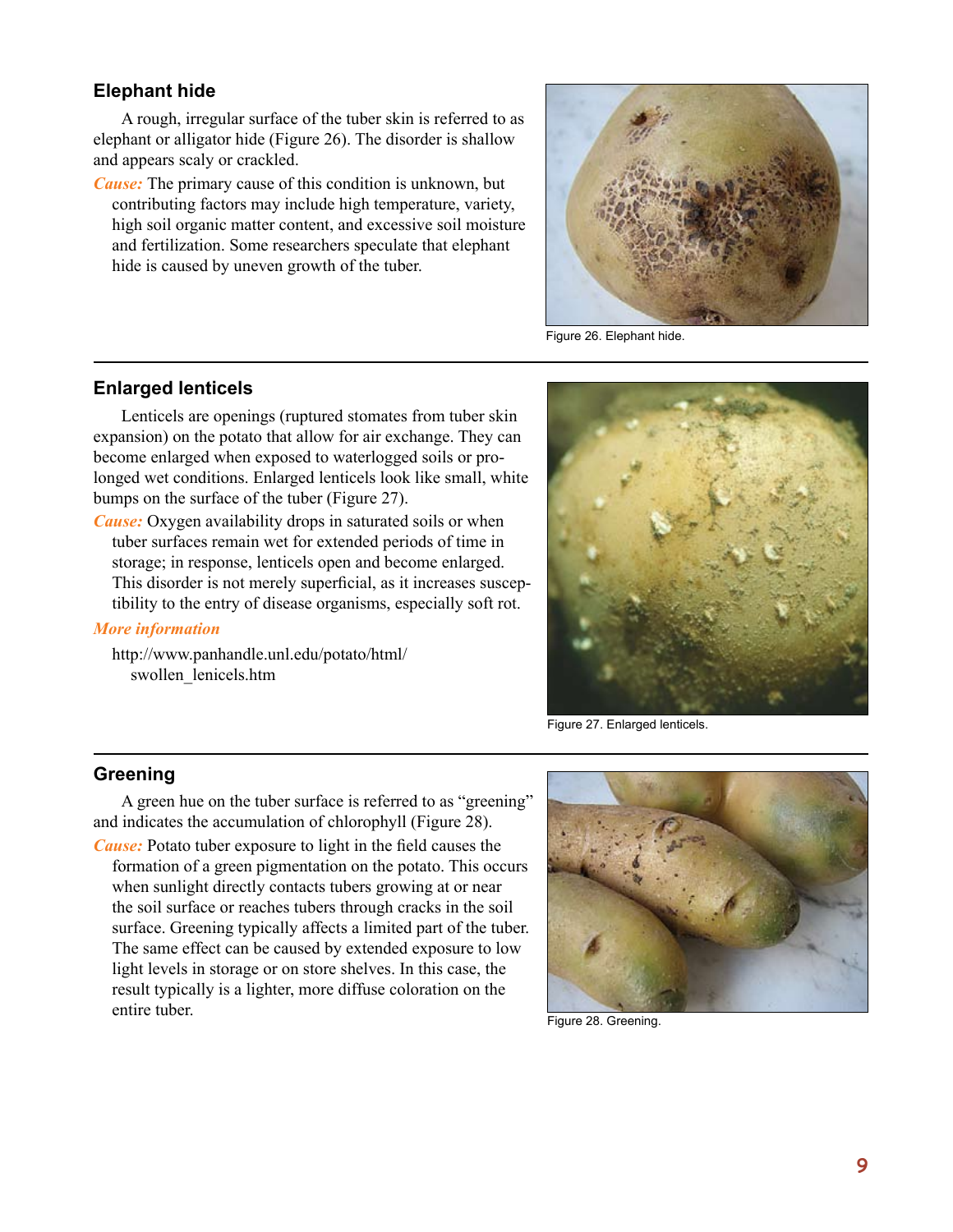# **More Information**

University of California-Davis IPM Online Statewide Integrated Pest Management Program.

http://www.ipm.ucdavis.edu/PMG/selectnewpest.potatoes.html

- Potato Information Exchange. Oregon State University's comprehensive website on potato production. http://oregonstate.edu/potatoes/
- J.C. Stark and S.L Love. 2006. *Potato Production Systems*. University of Idaho. 420 pages and 350 color photos. Excellent book covering all aspects of potato production from seed quality to storage. Order from Educational Communications, University of Idaho, P.O. Box 442240, Moscow, ID 83844-2240; *phone* 208-885-7982; *fax* 208-885-4648; *e-mail* calspubs@ uidaho.edu
- "Spinning tuber" online tuber disease videos (black scurf, black dot, and silver scurf).

http://vegetablemdonline.ppath.cornell.edu/PhotoPages/Spin/Pot\_spin.html

- Oregon State University Online Guide to Plant Disease Control. http://plant-disease.ippc.orst.edu/index.cfm
- *Pacific Northwest Insect Management Handbook.*  http://pnwpest.org/pnw/insects

# **Western Oregon and Washington plant diagnostic clinics**

OSU Plant Diagnostic Clinic

Melodie Putnam, director Department of Botany and Plant Pathology 1089 Cordley Hall Corvallis, OR 97331 Phone: 541-737-5520 Fax: 541-737-3573 Web: http://www.science.oregonstate.edu/bpp/Plant\_Clinic/index.htm E-mail: putnamm@science.oregonstate.edu Fees required

# WSU-Puyallup Plant Diagnostic Clinic

Jenny Glass, director 7612 Pioneer Way East Puyallup, WA 98371-4998 Phone: 253-445-4582 Web: http://www.puyallup.wsu.edu/plantclinic/ Fees required